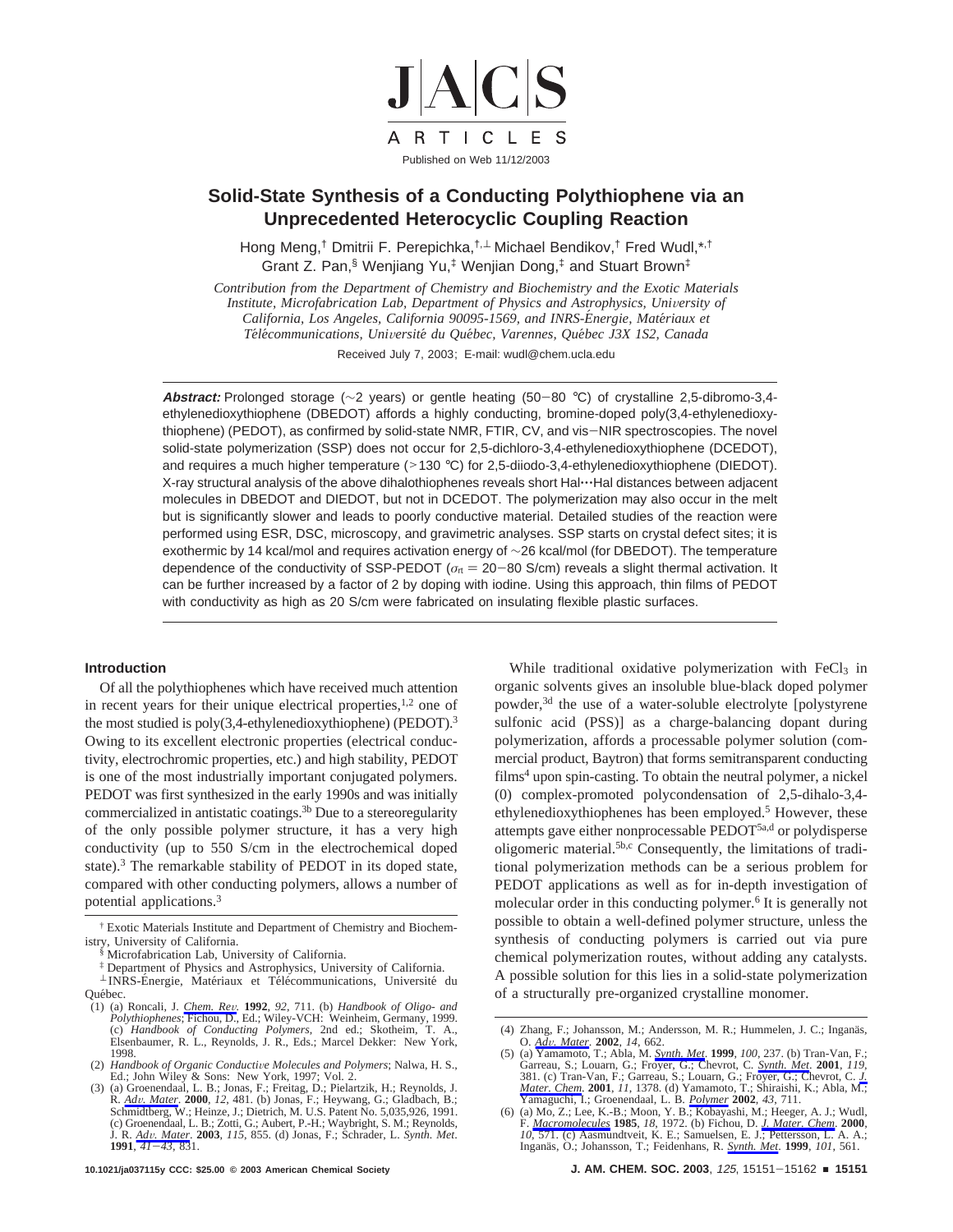**Scheme 1.** Synthesis of Dihalo-EDOT Monomers<sup>a</sup>



*<sup>a</sup> Reagents and conditions:* (i) *N*-chlorosuccinimide, CHCl3/AcOH, 5 °C, 8 h; (ii) *N*-bromosuccinimide, CHCl3/AcOH, 5 °C, 8 h; (iii) 1) BuLi, THF,  $-78$  °C  $\rightarrow$  0 °C, 1 h, 2) I<sub>2</sub>,  $-78$  °C  $\rightarrow$  0 °C, 12 h; (iv) Hg(OAc)<sub>2</sub>, AcOH, 20 °C, 12 h; (v) I2, MeCN, 20 °C, 2 h.

The idea of solid-state polymerization of a suitable monomer in a well-ordered crystalline state was realized in the 1960s and 1970s with polydiacetylenes<sup>7,8</sup> and  $(SN)<sub>x</sub>$ <sup>9</sup> However, until this year,  $10,11$  there were no reports regarding the solid-state synthesis of the most widely investigated conducting polymers-the polythiophenes. The importance of this goal is emphasized by the high potential of polythiophenes for industrial applications, as compared to other conducting polymers.2 For example, the synthesis of PEDOT is still confined to chemical or electrochemical oxidation of monomer solutions.3

We have recently reported a facile solid-state polymerization of 2,5-dibromo-3,4-ethylenedioxythiophene (DBEDOT) to give PEDOT through an unprecedented catalyst-free cross-coupling reaction.10 This discovery has already found resonance in the research community.11 In this contribution, we describe the X-ray structure of the dihalothiophenes, detailed studies of the mechanism of their solid-state polymerization and characterization of the polymer.

#### **Results and Discussions**

**Synthesis.** Dihalogen-substituted derivatives of 3,4-ethylenedioxythiophene (EDOT), 2,5-dibromo-3,4-ethylenedioxythiophene  $(DBEDOT)^{12}$  and 2,5-dichloro-3,4-ethylenedioxythiophene (DCEDOT)5d have been prepared by direct halogenation of EDOT according to known procedures (Scheme 1). 2,5-Diiodo-3,4-ethylenedioxythiophene (DIEDOT) was synthesized by iodination of either dilithium-EDOT or bis(acetoxymercury)- EDOT with molecular iodine. The EDOT derivatives are colorless crystalline materials which can be almost quantitatively

- (9) (a) Walatka, V. V., Jr.; Labes, M. M.; Perlstein, J. H. *Phys. Re*V*. Lett.* **1973**, *31*, 1139. (b) Cohen, M. J.; Garito, A. F.; Heeger, A. J.; MacDiarmid, A. G.; Mikulski, C. M.; Saran, M. S.; Kleppinger, J. *J. Am. Chem. Soc.* **1976**, *98*, 3844.
- (10) Meng, H.; Perepichka, D. F.; Wudl, F. *Angew. Chem., Int. Ed.* **<sup>2003</sup>**, *<sup>42</sup>*, 658.
- (11) Spencer, H. J.; Berridge, R.; Crouch, D. J.; Wright, S. P.; Giles, M.; McCulloch, I.; Coles, S. J.; Hursthouse, M. B.; Skabara, P. J. *J. Mater. Chem.* **2003**, *13*, 2075.
- (12) Sotzing, G. A.; Reynolds, J. R.; Steel, P. J. *Chem. Mater*. **1996**, *8*, 882.

**Table 1.** Elemental Analysis of PEDOT Samples Prepared in Different Conditions

| C. %  | H. %  | S. %  | Hal. % | calculated formula                         |
|-------|-------|-------|--------|--------------------------------------------|
| 28.87 | 1.65  | 12.90 | 38.42  | $C_{6.0}H_{4.10}S_{1.0}Br_{1.2}$           |
| 36.74 | 2.18  | 16.33 | 12.57  | $C_{6.0}H_{4.3}S_{0.99}Br_{0.31}$          |
| 46.84 | 2.42. | 19.04 | 0.42   | $C_{6.0}H_{3.7}S_{0.91}Br_{0.08}$          |
| 46.11 | 2.85  | 16.85 | 4.96   | $C_{6.0}H_{4.4}S_{0.82}Cl_{0.22}Fe_{0.02}$ |
| 22.26 | 1.18  | 9.62  | 55.95  | $C_{6.0}H_{3.8}S_{0.97}I_{1.43}$           |
|       |       |       |        |                                            |

*<sup>a</sup>* Polymerization conditions. A: DBEDOT crystals heated at 60 °C for 1 day under Ar, after vacuum-drying at 20 °C overnight; B: DBEDOT stored for two years, after vacuum-drying at 20 °C overnight; C: PEDOT-B after dedoping with  $NH_2NH_2:H_2O$ ; D: FeCl<sub>3</sub> synthesized PEDOT after dedoping with  $NH_2NH_2:H_2O$ ; E: DIEDOT crystals heated at 140 °C for 3 dedoping with NH<sub>2</sub>NH<sub>2</sub>·H<sub>2</sub>O; E: DIEDOT crystals heated at 140 °C for 3 days, after vacuum-drying at 70 °C overnight *b* 0.80% of Fe was also found in this sample.

sublimed by gentle heating in a vacuum (or even at normal pressure in a nitrogen flow, for small quantities). X-ray-quality single crystals of DBEDOT, DCEDOT, and DIEDOT were obtained by slow evaporation of ethanol solutions or sublimation.

The polymerization of DBEDOT was discovered by chance as a result of prolonged storage (2 years) of the monomer at room temperature.10 The colorless crystalline DBEDOT, with time, transformed into a black material without apparent change of morphology. Surprisingly, the conductivity of this decomposition product appeared to be very high (up to 80 S/cm) for an organic solid. Even though this type of noncatalytic coupling was not known in organic chemistry, indeed, the most likely explanation for the observed transformation was polymerization with formation of bromine-doped PEDOT. The following characterizations unequivocally confirmed the proposed structure (see below).

The reaction was not affected by air, vacuum, or light and was even successful in hot water. When the reaction occurred in a closed vial, release of a significant amount of elemental bromine was detected. Increasing the temperature up to the melting point (97 °C) significantly decreased the reaction time; however, the material's solid state is an essential prerequisite: quick heating above the melting point resulted in a nondecomposing very slowly polymerizing melt of DBEDOT [see Supporting Information (SI)]. Likewise, no polymerization was observed in solutions, even at moderately high temperatures  $(>100 \degree C)$ .

**Characterization of the Polymerization Product.** The polymer is a black solid (blue in thin films), insoluble in organic solvents. Thermogravimetric analysis of a dedoped sample indicated that it was stable up to 330  $\degree$ C (<10% weight loss). The same analysis of an "as prepared" sample showed that weight loss started already slightly above rt, due to loss of molecular bromine  $(Br_3^- \rightarrow Br^- + Br_2$ , see below). An FeCl<sub>3</sub>-<br>synthesized PEDOT sample was stable up to 280 °C (10% of synthesized PEDOT sample was stable up to 280 °C (10% of weight lost, see SI). Dissolution in strong acids (e.g., sulfuric or trifluorosulfonic acid, but not trifluoroacetic acid) gives a deep-blue solution and releases molecular bromine. Subsequent dilution with water allows recovery of dark-blue PEDOT powder, which is ca. one-half as conductive as pristine, solidstate polymerized PEDOT (SSP-PEDOT). The sample of FeCl<sub>3</sub>synthesized PEDOT showed the same behavior.

**Molecular Composition of the Polymer.** Elemental analysis indicates that the "as prepared" vacuum-dried SSP-PEDOT (sample PEDOT-A) is heavily doped with bromine (Table 1).

<sup>(7) (</sup>a) Magat, M. *Polymer* **1962**, *3*, 449. (b) Baughman, R. H. *J. Polym. Sci.: Polym. Phys. Ed*. **1974**, *12*, 1511.

<sup>(8) (</sup>a) Wegner, G. *Z. Naturforsch.* **1969**, *24b*, 824. (b) Wegner, G. *Makromol. Chem*. **1971**, *145*, 85. (c) Enkelmann, V.; Schleier, G.; Wegner, G. *Chem. Phys. Lett*. **1977**, *52*, 314. (d) Yee, K. C.; Chance, R. R. *J. Polym. Sci.: Polym. Phys. Ed*. **1978**, *16*, 431.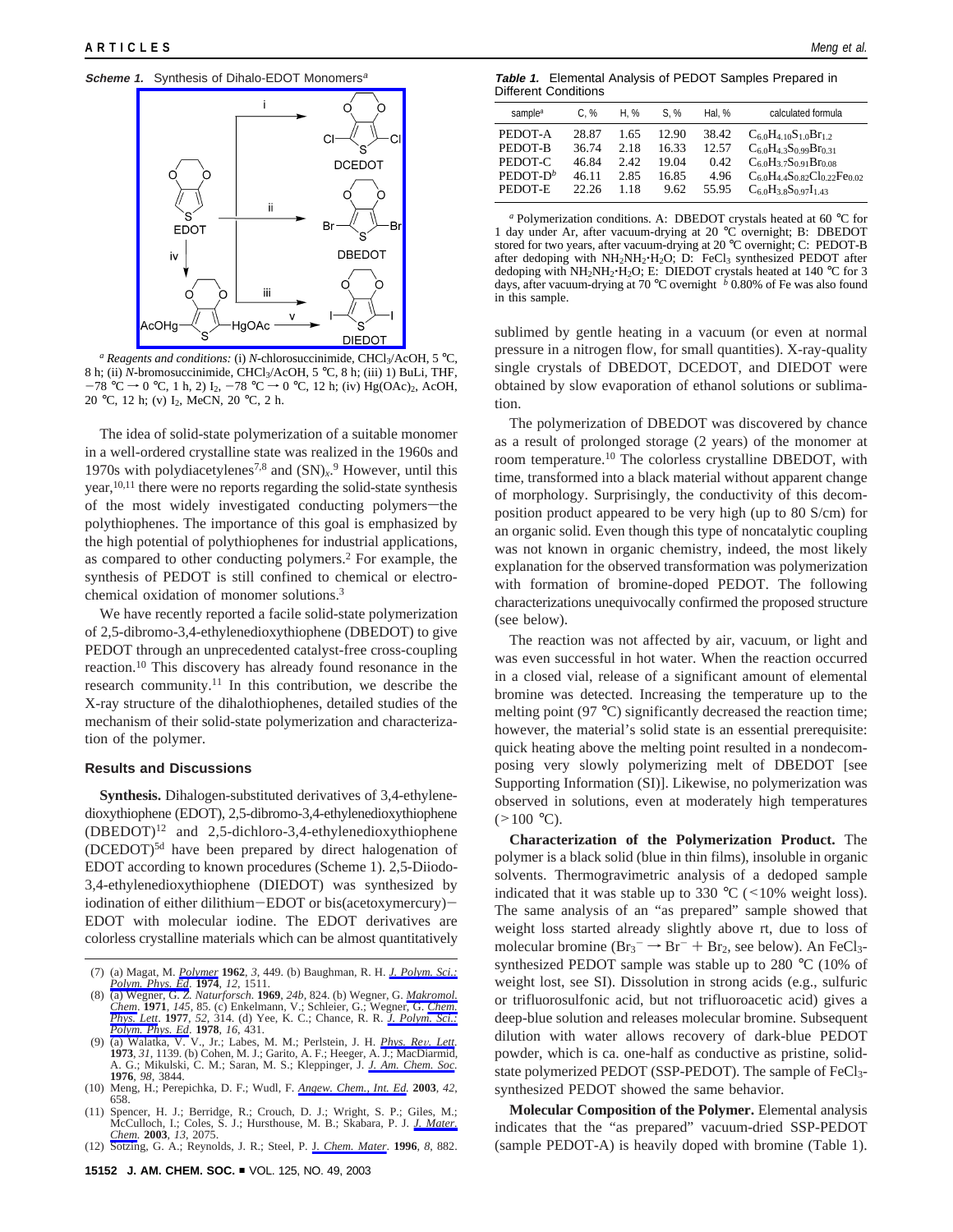

**Figure 1.** Solid-state CP-MAS 13C NMR spectra of (a) DBEDOT monomer and polymer PEDOT (b) as prepared by SSP, (c) SSP, after dedoping, (d) prepared by FeCl<sub>3</sub> oxidation, after dedoping.

The composition of the polymer has a correct ratio of C, H, S (6:4:1) and contains 1.2 atoms of bromine per each EDOT unit. This reflects the maximum possible doping level (two  $Br_3^$ anions and, therefore, a bipolaron per every five thiophene units) of polythiophene.13 After dedoping with hydrazine in acetonitrile solution, the polymer still had a trace amount of bromine  $(0.42\%)$ , possibly due to the unreacted C-Br end groups on the polymer chain. Assuming the residual bromine in the elemental analysis is due to covalently bound bromine end groups of the PEDOT chain that are not expected to be displaced with hydrazine at room temperature, the low amount of bromine suggests an average molecular weight of the polymer of ><sup>30</sup> kDa (i.e. ca. >200 thiophene units in the chain). Interestingly, a room-temperature synthesized, 2 year-old sample (PEDOT-B), has significantly lower bromine content, when compared to a PEDOT-A sample synthesized at 60 °C. This suggests that the observed high doping level is due to bromine kinetically trapped in the crystal cage, rather than a thermodynamically stable state.

Laser desorption ionization mass-spectral analysis of a PEDOT-A crystalline sample shows a weak signal at *m*/*z* 1821, corresponding to a  $[(EDOT)_{13}H]^+$  fragment and an increasingin-intensity sequence of lower-molecular weight fragments differing by one EDOT unit (MW = 140):  $m/z$  1681, 1541, etc. Although we could not detect higher-molecular weight ions (which are less volatile under MS conditions), the actual molecular weight of the polymer should be higher than 1820, as the polymer molecule should be end-capped with bromine atoms, not found in the heaviest detected ion.

**NMR Spectroscopy.** Solid-state CP-MAS 13C NMR spectroscopic studies were performed to establish the structure of the polymer. The spectrum of the starting DBEDOT (Figure 1a) changes drastically during the polymerization (Figure 1b). Owing to the radical character of polarons in doped polythiophene (see below), the NMR signals suffer a strong paramagnetic broadening which, as expected, was very strong for the thiophene nuclei atoms and less so for the remote oxyethylene bridge. Dedoping with hydrazine destroys the radical character of the polymer, and higher resolution of the spectrum is restored (Figure 1c). The peak at  $\delta$  65 ppm is



**Figure 2.** FT-IR spectra of the dedoped PEDOT prepared by (a) solidstate polymerization and (b) FeCl<sub>3</sub> oxidation polymerization in solution (KBr pellets).

unequivocally assigned to the aliphatic carbons  $(OCH<sub>2</sub>)$ , and its position does not change during the polymerization. The signal due to the 2,5-*C* atoms of the thiophene ring shifts significantly, from  $\delta$  84 to 108 ppm, following the substitution of bromine atoms in DBEDOT with carbon in PEDOT. The signal due to the 3,4-*C* atoms undergoes only a small change, from  $\delta$  140 to 138 ppm. Both SSP and FeCl<sub>3</sub>-synthesized polymers show practically identical signals, indicating essentially the same chemical structure. The half-widths of the 2,5-*C* and 3,4-*C* peaks in FeCl<sub>3</sub>-PEDOT are twice as large as that of SSP-PEDOT, which might be a result of a lower polydispersity in the latter.

**FTIR Spectroscopy.** As in the case of NMR spectroscopy, the FTIR analysis of the as-prepared, doped polymer is hindered by strong electronic absorption (see below) in the IR region. FTIR comparative analysis of SSP- and FeCl<sub>3</sub>-PEDOT dedoped samples revealed very similar spectra for both samples, showing weak characteristic  $CH<sub>2</sub>$  stretchings of the dioxyethylene bridge  $(2850-3000 \text{ cm}^{-1})$  and very strong C-O (1200 and 1070 cm<sup>-1</sup>) and C=C characteristic bands (1357 cm<sup>-1</sup>) (Figure 2).

**UV**-**Vis**-**NIR Spectroscopy.** The electronic spectrum of an SSP-PEDOT thin film prepared by in situ sublimation/polymerization of DBEDOT (see "Applications in Plastic Electronics") is very similar to that previously reported for fully doped PEDOT:<sup>14</sup> the only absorption in the vis $-NIR$  region<sup>15</sup> is a very broad band, starting at ca. 500 nm and extending into the mid-IR region (beyond 3000 nm; a tail of this band is seen in FTIR spectra) (Figure 3). Dedoping with hydrazine results in immediate change of the film from sky blue to dark violet. In situ spectral monitoring of the dedoping process shows a very fast reduction of the near-IR band, characteristic of a bipolaron state of PEDOT and emergence of a new band at  $\lambda_{\text{max}} \approx 550 \text{ nm}$ , due to the neutral state. A band gap of 1.63 eV can be estimated from the red-edge of this band (∼760 nm). A shoulder at ∼900 nm and a NIR band at ∼2000 nm are due to intermediate formation of a polaron (radical cation) state, and the intensity of these bands drops quite slowly with time (a trace of these bands is seen even after 2 h of soaking the film in hydrazine solution). Difficulties in complete dedoping of PEDOT films can be explained by the strong electron-donor character of neutral PEDOT, allowing air-doping; indeed, when the dedoped

<sup>(14) (</sup>a) Dietrich, M.; Heinze, J.; Heywang, G.; Jonas, F. J. *Electroanal. Chem.* **1994**, *369*, 87. (b) Ahonen, H. J.; Lukkari, J.; Kankare, J. *Macromolecules* **2000**, *33*, 6787.

<sup>(15)</sup> There is also a UV absorption at ca. 300 nm, not observed in electrochemically doped PEDOT and attributed to absorbance of  $Br_3^-$  counterion.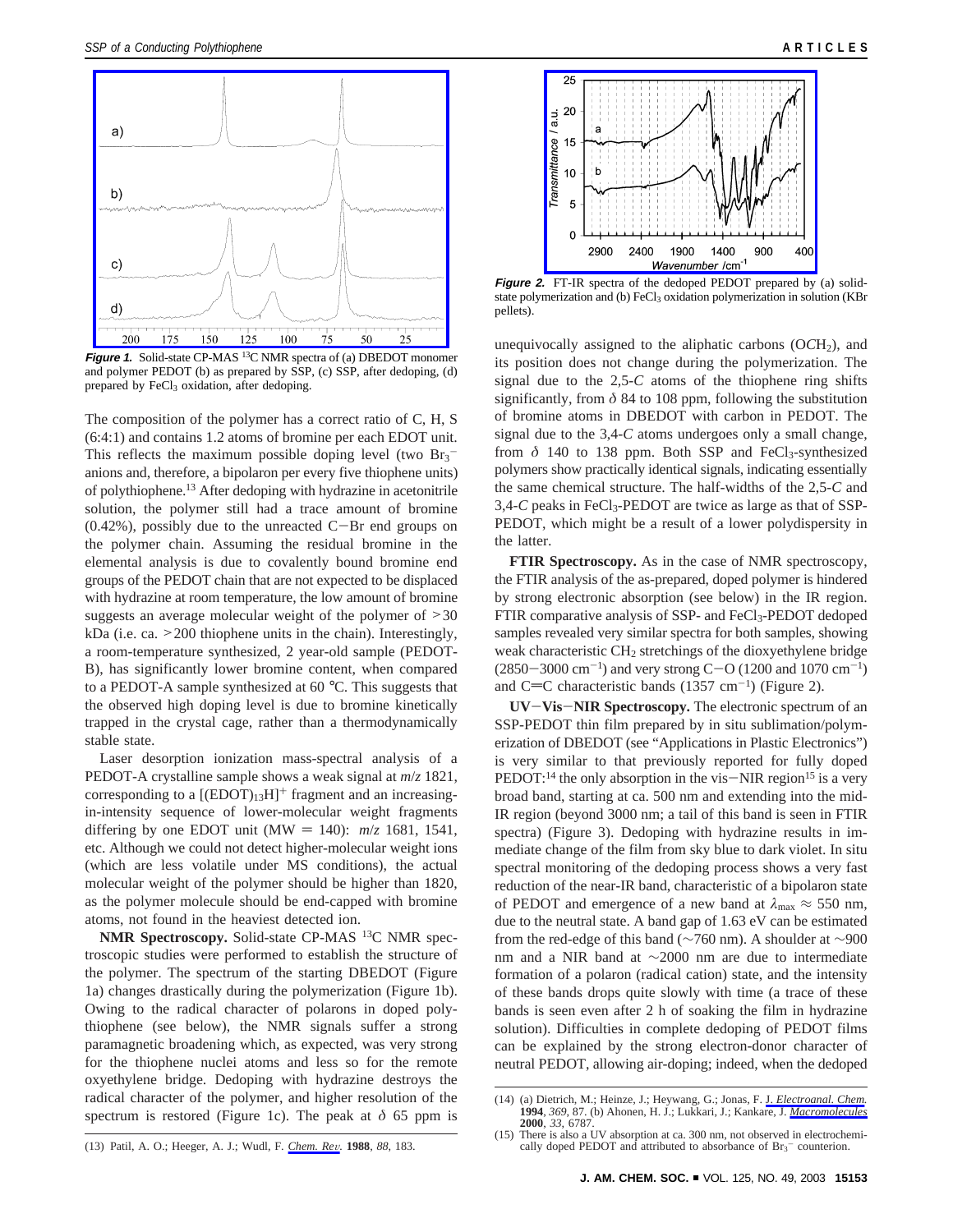

**Figure 3.** UV-vis-NIR spectra of the SSP-PEDOT film on glass slide substrate (a) "as formed", (b) after dedoping in hydrazine solution for 5 min, (c) after dedoping during 50 min.

**Table 2.** Conductivity Data of the PEDOT Polymer Measured at Room Temperature<sup>a</sup>

|                                            | $\sigma_{\rm rt}$ (SSP-PEDOT)/<br>$S \, \text{cm}^{-1}$ |            |           |             | $\sigma_{\rm rt}$ (FeCl <sub>3</sub> -PEDOT)/<br>$S \, \text{cm}^{-1}$ |
|--------------------------------------------|---------------------------------------------------------|------------|-----------|-------------|------------------------------------------------------------------------|
| reaction temperature (°C)<br>reaction time | 20<br>2 years <sup>b</sup>                              | 60<br>24 h | 80<br>4 h | 120<br>24 h | $0 - 5$<br>24 h                                                        |
| "crystals"/"fibers"                        | 80                                                      | 33         | 20        | <b>NA</b>   | <b>NA</b>                                                              |
| pellets as synthesized                     | 30                                                      | 18         | 16        | 0.1         | NA                                                                     |
| pellets after I <sub>2</sub> doping        | 53                                                      | 30         | 27        | 5.8         | 7.6                                                                    |
| thin films                                 | <b>NA</b>                                               | 23         | <b>NA</b> | <b>NA</b>   | NA                                                                     |
| thin films after I, doping                 | <b>NA</b>                                               | 48         | NA        | NA          | <b>NA</b>                                                              |

*<sup>a</sup>* Reported values are an average of at least three measurements (reproducibility of each measurement is  $\pm 30\%$ ). *b* The monomer was stored in a closed jar for 2 years at room temperature (ca. 20 °C).

film was removed from hydrazine solution and rinsed, a slow increase in the intensity of the radical-cation bands was observed.

**Electrochemistry.** A cyclic voltammetry experiment was performed on a thin polymer film deposited by in situ sublimation/polymerization on a platinum electrode. On anodic sweeping, SSP-PEDOT exhibits a quasi-reversible oxidation wave at  $E<sup>p.a</sup>_{ox} = 0.07$  V vs Ag/Ag<sup>+</sup>, resulting in *p*-doping of the polymer (see SI). On reverse scan, a cathodic peak is seen at considerably more negative potential ( $E<sup>p.c.</sup>_{ox} = -0.62$  V). Multiple scanning between  $-1$  and  $+0.2$  V reveals high stability of the material: less than 1% reduction of the current was observed after 50 repetitive scans. Scanning into more negative potentials results in an irreversible reduction wave at  $E^{p,c}$ <sub>red</sub>  $= -2.15$  V vs Ag/Ag<sup>+</sup>. The band gap  $E_g = 1.65$  eV was determined from the onset of the *n-* and *p-*doping waves. These values are comparable with those of electrochemically polymerized PE-DOT films.14

**Electrical Conductivity.** The room-temperature conductivity of different SSP-PEDOT samples was measured by the fourprobe method (Table 2). The highest conductivity belongs to the polymer prepared at lowest temperature and longest reaction time (PEDOT-B, Table 1), which may reflect achievement of a higher degree of order. Indeed, heating above the monomer's melting point results in dramatically reduced conductivity (0.1 S/cm), which rises up to 5.8 S/cm after doping with iodine, approaching the value of an  $FeCl<sub>3</sub>-synthesized PEDOT$  (7.6) S/cm). Not very significant, but certain increase in conductivity of SSP-PEDOT (ca. 2 times) was found on exposing a sample to iodine vapor. The temperature dependence of the conductivity (Figure 4) reveals a typical semiconductive behavior, and no semiconductor-metal transition was found down to 20 K. This behavior is in contrast to the previously observed behavior of



**Figure 4.** Four-probe measurement of the temperature dependence of conductivity of SSP-PEDOT.

"metallic" PEDOT materials, electrochemically doped with  $PF_6^-$ ,  $BF_4^-$ , and  $ClO_4^-$ .<sup>16</sup>

**ESR Spectroscopy.** Like most other conductive polymers such as polypyrrole and polyacetylene, the conductivity of the doped SSP-PEDOT is brought about by dication and radical cation charge carriers.17 Consequently, a strong ESR signal was observed at  $g \approx 2.004$ , with a temperature- and doping leveldependent shape. When the temperature increased from 5 to 300 K, the ESR signal line-shape changed from a symmetric narrow line (line width ca. 5 G) to a broad line (20 G) with the right wing much broader then the left (Figure 5a). Similar behavior was observed in other conducting polymers and is indicative of increased conductivity with increasing temperature.2 The ESR line width is determined by the relaxation rate of the radical and is a characteristic of the degree of delocalization. Therefore, the increase in line width with temperature is in agreement with the temperature dependence of conductivity (Figure 4). Interestingly, the temperature dependence of the ESR signal integrated intensity ( $I_{ESR}$ ) follows the Curie law ( $\chi_c \approx$  $I_{ESR} = C/T$ : a perfectly straight line crosses the  $(0,0)$  point (Figure 5b), which is characteristic of standard paramagnetic behavior with no (anti)ferromagnetic ordering. This trend is not usual for highly conducting media and is in contrast to previous observations in other conducting polymers, including electropolymerized PEDOT, where a strong contribution from Pauli-type spin susceptibility (temperature-independent) was observed.<sup>16,18,19</sup>

**Microscopic Analysis.** At small magnification  $(\times 100)$ , there is no visible change in morphology on polymerization: the colorless needle-shaped crystals of DBEDOT gradually transform into black crystals (Figure 6a). However, on higher magnification, it is seen that the crystal surface is damaged during polymerization (Figure 6b). The anisotropic character of the defects can be clearly seen on the "crystal" cut, Figure 6c,d, where a layered structure might reflect some order in the formation of a polymer chain.

**Wide-Angle XRD Analysis.** To shed light on the question of possible crystalline order, we performed wide-angle X-ray powder diffraction (XRD) studies on SSP-PEDOT (2-year old sample PEDOT-B, Figure 7a) and in thin film form (polymerized for 24 h at 60 °C, Figure 7b). Even though both samples

<sup>(16)</sup> Kieboom, R.; Aleshin, A.; Hutchison, K.; Wudl, F.; Heeger, A. J. *Synth. Met*. **1999**, *101*, 436.

<sup>(17) (</sup>a) Pereira, E. C.; Bulhoẽs, L. O. S.; Pawlicka, A.; Nascimento, O. R.; Faria, R. M.; Walmsley, L. *Phys. Rev. B* 1994, 50, 3648. (b) Demirboğa, B.; Önal, A. M. *J. Phys. Chem. Solids* 2000, 61, 907. B.; Onal, A. M. *J. Phys. Chem. Solids* **2000**, 61, 907.<br>(18) (a) Mizoguchi, K. *Synth. Met*. **2001**, 119, 35. (b) Eichele, H.; Schwoerer,

M.; Huber, R.; Bloor, D. *Chem. Phys. Lett*. **1976**, *42*, 342.

<sup>(19)</sup> This comparison should be made with reservation, since our experiments measured spin-susceptibility only and not total susceptibility.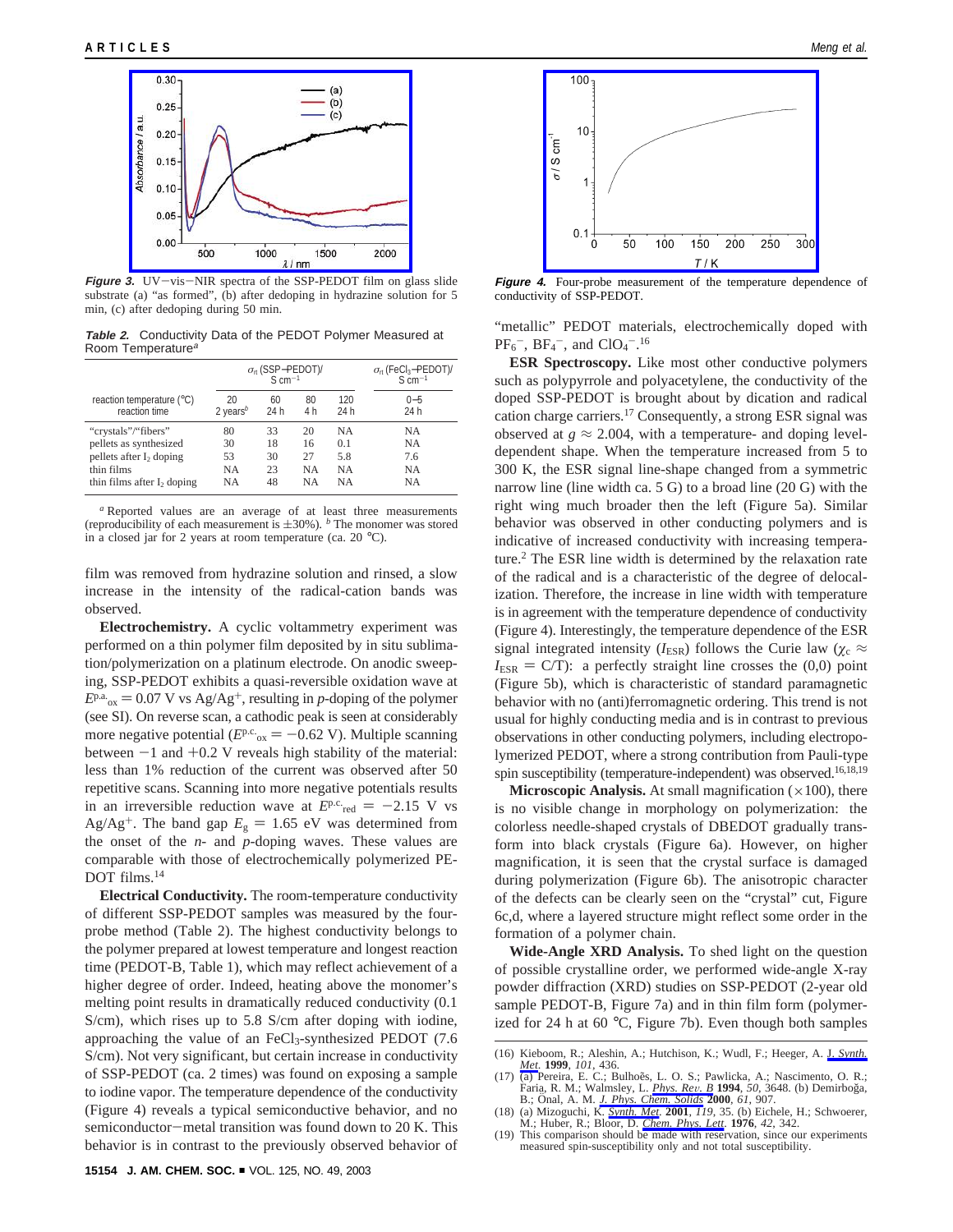

**Figure 5.** Temperature dependence of the ESR spectrum of SSP-PEDOT. (a) Evolution of the ESR signal (5-300 K interval); (b) temperature dependence of the ESR integrated signal intensity  $(5-400 \text{ K} \cdot \text{interval})$ .



Figure 6. (a) Preservation of the crystal morphology of DBEDOT (colorless crystal, bottom) upon conversion to PEDOT (black crystal, top), optical microscopy image; (b) surface of SSP-PEDOT "crystal" under higher SEM magnification; (c) and (d) enlargement of a cut of an SSP-PEDOT crystal, showing layered structure.

are significantly disordered, compared to the crystalline DBE-DOT (Figure 7c), strong and quite sharp (line width ca.  $0.3^{\circ}$ ) diffraction peaks observed at  $2\theta = 29.4$ , 36.0, 39.5, 43.2, 47.7, 48.6° reveal relatively long-range order. A stronger signal was observed for the thin film sample. These peaks obviously do not belong to the starting DBEDOT, which is characterized by

main peaks at  $2\theta = 8.6$ , 17.0, 25.4, 27.0, 29.1, and 34.0°, and thus must be attributed to the structure of the formed polymer. The strongest peak in the DBEDOT diffractogram corresponds to a *d* spacing of 3.50 Å, which is an interplane distance between the DBEDOT molecules in the stack (see Crystallographic section). A close (but different) reflection at 26.0° corresponding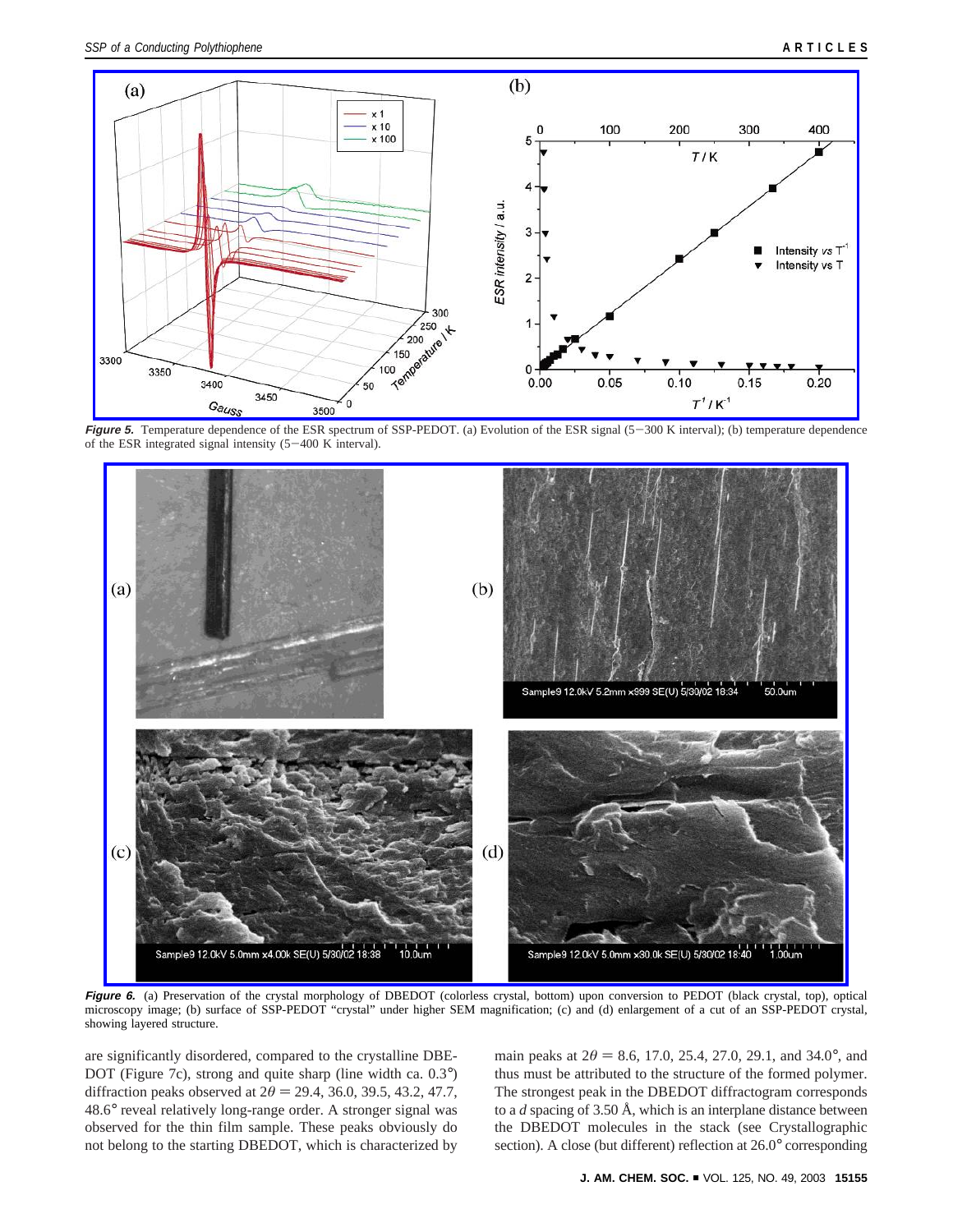

**Figure 7.** XRD spectra of (a) PEDOT-B sample (see Table 1), (b) SSP-PEDOT thin film deposited on glass substrate, (c) DBEDOT monomer, and (d) FeCl3-synthesized PEDOT.

to a lower *d* spacing of 3.42 Å was observed in the PEDOT-B powder sample (Figure 7, line a) as a very broad peak (line width ∼3°). This reflection at 26° has been occasionally observed in several samples as a narrower peak and should probably be attributed to a different phase. It is possible that excess bromine, which is kinetically trapped in the SSP-PEDOT crystal lattice (especially, in thick crystals), is the most significant contributor to the amorphous part of the XRD spectra. Not surprisingly, these sharp peaks were not observed in the PEDOT powder or thin films samples, obtained by solution polymerization techniques.<sup>5d,6c</sup> Furthermore, the control XRD measurement of FeCl<sub>3</sub>-synthesized PEDOT indicated an amorphous solid. However, it was reported that polythiophene with some degree of crystallinity can be achieved by high-temperature annealing,<sup>6a,c</sup> and by electrochemical polymerization under precise potential control.20

**Reaction Mechanism Studies.** Thermomicroscopy monitoring of the polymerization process with slow-time regime movie recording was undertaken to understand the macroscopic features of the reaction (see SI). When the DBEDOT crystals were heated at 92 °C (i.e., below the melting point), a polymerization process, observed as a darkening of the crystal, took place after a ca. 20-min induction period. Importantly, the color change was not uniform throughout the crystal, but occurred as a polymerization "wave" initiated from several points, which indicates that the crystal defects act as intuitively expected reaction centers. The SSP process does not appear to be dependent on the sample morphology, size, or purification method. Indeed, rigorous purification of DBEDOT by column chromatography, several recrystallizations, and vacuum sublimation has no apparent effect on the reaction rate (although accelerated polymerization was indeed observed for a crude, unpurified sample). The liquid-state behavior of the DBEDOT is very different: when the temperature ramp was set to 100 °C (to rapidly melt the sample), no polymerization occurred: even heating to 200 °C (for small samples of DBEDOT) only results in "refluxing" without any observable polymerization. However, when larger samples of the material were heated at a rate of ca. 10 °C/min, a spontaneous polymerization was reproducibly observed at ∼140 °C (see SI). We explain this by





**Figure 8.** DSC curves of the DBEDOT at different heating scans. Green line shows the experiment where the temperature scan was reversed immediately after melting.

accumulation of catalytic impurities (presumably, bromine) during the heating of large samples of DBEDOT. Similar autocatalytic decomposition of liquid 2,5-dibromopyrrole can be inhibited by addition of base (tertiary amines).<sup>21</sup>

To understand the mechanism of this unique reaction, its kinetics were studied by calorimetric, gravimetric, and ESR spectroscopic methods.

**Differential Scanning Calorimetry (DSC) Studies.** Heating the monomer DBEDOT at  $5-20$  °C/min results in an endothermic melting process ( $\Delta H = 4.8 \pm 0.1$  kcal/mol) before the exothermic polymerization event occurs (Figure 8). As expected, the position of the melting peak (95-98  $^{\circ}$ C) is only scarcely affected by the heating rate, and when the temperature scan was reversed immediately after the melting, a very sharp exothermic crystallization peak was observed around  $65-70$  °C (at a scan rate of 10 °C/min).

Continuing heating above the melting point results in an exothermic polymerization peak, releasing  $20 \pm 0.8$  kcal/mol, and its position changes significantly with the scan rate (Figure 8). This energy is a complex value, including polymer formation, doping, and endothermic crystallization process, which corresponds to formation of a solid polymer from the liquid DBEDOT phase (see below).

The kinetics of the SS polymerization was studied by isothermal DSC measurements. Figure 9 shows the DSC behavior of the DBEDOT monomer crystals heated at 65-<sup>90</sup> °C (i.e., below the melting point). The DSC curves are characterized by relatively symmetric exothermic peaks due to the polymerization reaction. The relative heat flow  $\Delta W = W W_0$  (where *W* and  $W_0$  are the observed and a baseline heat flow) reflects the reaction rate ( $w = \Delta W/v \Delta H_p$ , where *w* is the reaction rate and  $\nu$  is the amount of sample in moles).<sup>22</sup> Broader peaks at low temperatures correspond to lower maximum reaction rate (*w*max) and, correspondingly, longer reaction time. The integration of the peaks gives the heat of polymerization,  $\Delta H_p = -14.0$  $\pm$  1.3 kcal/mol, which is less than the energy for liquid-phase reaction ( $-20 \pm 0.8$  kcal/mol) almost exactly by the melting enthalpy  $(4.8 \pm 0.1 \text{ kcal/mol})$ ; i.e., the total energy of the liquidphase polymerization and SSP is virtually the same. The conversion half-time  $(t_{1/2})$  was taken as a point of release of

<sup>(21)</sup> Gilow, H. M.; Burton, D. E. *J. Org, Chem*. **1981**, *46*, 2221.

<sup>(22)</sup> Chance, R. R.; Patel, G*.* N.; Turi, E. A.; Khanna, Y. P. *J. Am. Chem. Soc.* **1976**, *100*, 1307.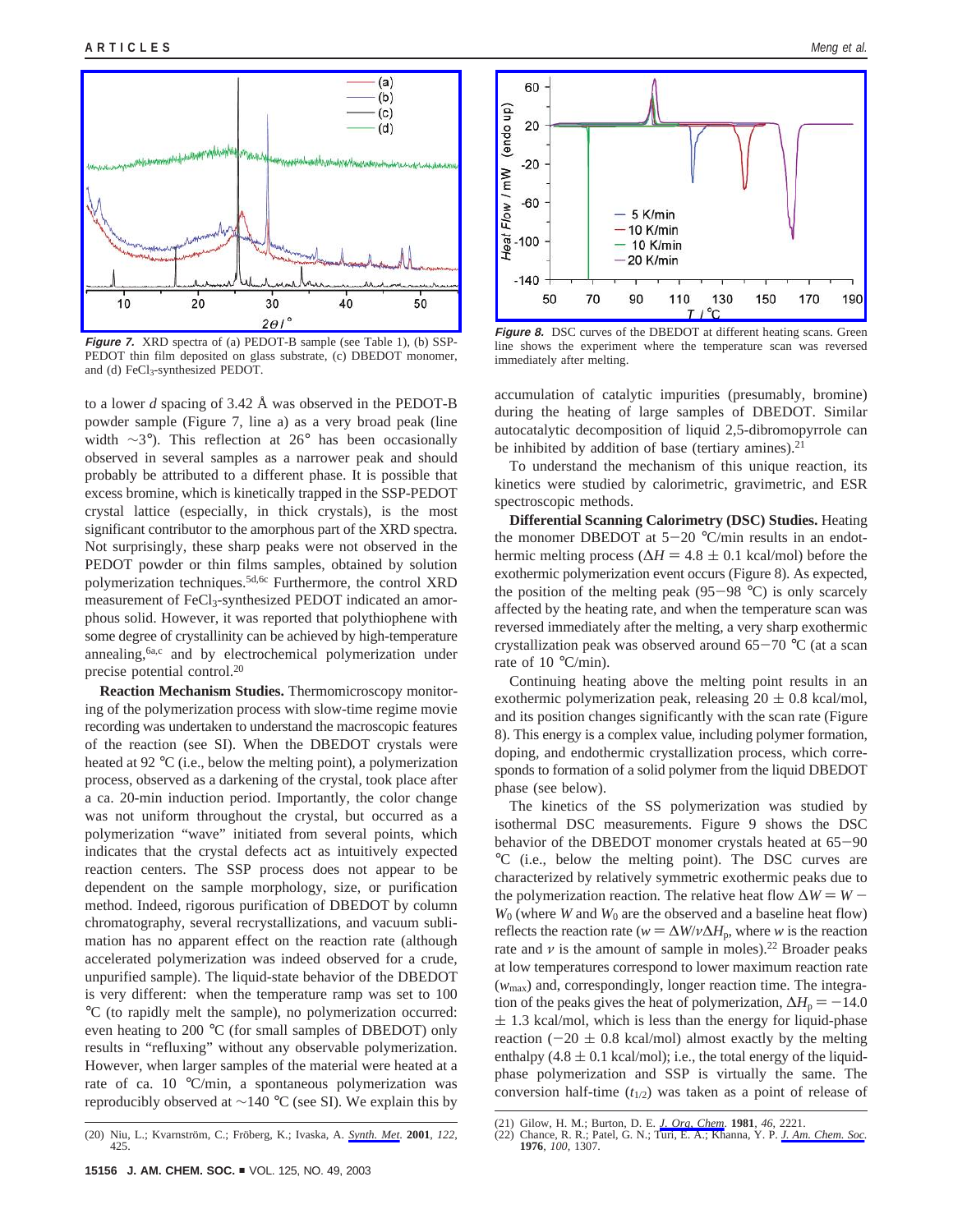

**Figure 9.** Isothermal DSC curves of the monomer crystals heated at different temperatures.



**Figure 10.** Arrhenius dependence of the SSP reaction as determined by (a) DSC ( $\bullet$ ),  $t = t_{1/2} \approx t_{\text{max}}$ ; (b) gravimetry ( $\bullet$ ),  $t = t_{1/2}$ ; (c) ESR ( $\bullet$ ),  $t =$ *t*max.

**Table 3.** Kinetics of SSP of DBEDOT, as Determined by Different Methods

| $T \circ C$                            | gravimetry:      | DSC:                               | ESR:                          |
|----------------------------------------|------------------|------------------------------------|-------------------------------|
|                                        | $t_{1/2}$ /min   | $t_{1/2}$ /min                     | $t_{\rm max}/$ min            |
| 60<br>65<br>70<br>75<br>80<br>85<br>90 | 200<br>105<br>45 | 228<br>135<br>88<br>46<br>27<br>14 | 470<br>270<br>148<br>83<br>53 |
| $E_2$ /kcal/mol                        | $23.2 + 2.3$     | $27.1 \pm 1.1$                     | $25.9 \pm 0.6$                |
| ln A                                   | $-29.3 \pm 3.4$  | $-34.9 \pm 1.5$                    | $-33.0 \pm 0.8$               |
| R                                      | 0.995            | 0.997                              | 0.999                         |
| S <sub>0</sub>                         | 0.107            | 0.092                              | 0.038                         |

50% of the heat, which in most cases (except the fastest reaction at 90 °C) is close to the  $w_{\text{max}}$ . The position of the exothermic peaks depends on the reaction temperature, and plotting ln(1/  $t_{1/2}$ ) vs  $1/T$  according to the Arrhenius equation gives an activation energy of  $27.1 \pm 1.1$  kcal/mol with a high correlation coefficient (Figure 10, Table 3):

$$
\ln k = \ln(1/t_{1/2}) = \ln A - E_a/RT
$$

Extrapolation of the Arrhenius plot to 20 °C predicts the halflife time of DBEDOT around 70 days, which qualitatively fits the observation of decomposition of the material at room temperature.

**Gravimetric Analysis.** The solubility of DBEDOT in organic solvents decreases drastically during the polymerization due to (a) increased molecular weight and (b) formation of bromine salts from higher oligomers. Therefore, the conversion can be



**Figure 11.** Conversion percentage vs reaction time of thermal polymerization of DBEDOT at different temperatures.

quantitatively followed by extraction of the crude reaction product (with CHCl<sub>3</sub>) and gravimetric analysis of the residue.<sup>7b,22</sup> The resulting kinetic curves, measured at different temperatures, are presented in Figure 11. As in the DSC experiments, the initial period is characterized by a low increase in conversion (induction period), which might be associated with an autocatalytic effect of bromine and also strain energy accumulated during the reaction.<sup>23</sup> The difference between the final weight (∼85%) and the theoretical 100% value is due to release of molecular bromine (according to elemental analysis, the doping level in the final product, before vacuum drying, is 1.4 bromine atoms per EDOT unit, which corresponds to 16% of the weight loss). The observed "final conversion" in these experiments only indicates complete transformation of all starting DBEDOT, although further polymerization of higher oligomers may still take place. However, the mass spectral analysis of the extracts showed no dimer present in the reaction mixture in detectable quantities at any time, which is consistent with a chain reaction mechanism including formation of reaction centers and relatively fast polymer chain growth. An activation energy was found from the Arrhenius equation to be  $23.2 \pm 2.3$  kcal/mol (Figure 10, Table 3), which is somewhat lower than that found in the DSC analysis but also is less reliable because it is based on only three points.

**ESR Analysis.** Since the reaction in question produced an ESR active, doped polymer from the ESR silent monomer (DBEDOT), it could be followed by in situ ESR experiments (see SI). Again, there is a temperature-dependent induction period before the ESR signal intensity starts to increase rapidly, indicating formation of radical intermediates (Figure 12). While the polymerization proceeds, consumption of the monomer prevents creation of new radical species; therefore, the ESR intensity reaches a maximum and then decreases to a steady value, corresponding to radical concentration in the doped SSP-PEDOT. This is in agreement with the fact that the time to reach a maximum in the ESR intensity  $(t_{\text{max}})$  is equal (or somewhat higher) than the reaction half-time, determined by DSC or gravimetry. The higher the heating temperature, the shorter the time needed to reach a maximum ESR signal. The ratio of the signal intensity in the maximum to that at the final conversion also changes with temperature from 3.5 at higher temperatures to 1.5 at lower temperatures (Figure 12). This can be interpreted as increasing concentration of radical intermediates formed at higher temperatures.

<sup>(23)</sup> Chance, R. R.; Sowa, J. M. *J. Am. Chem. Soc*. **1977**, *99*, 6703.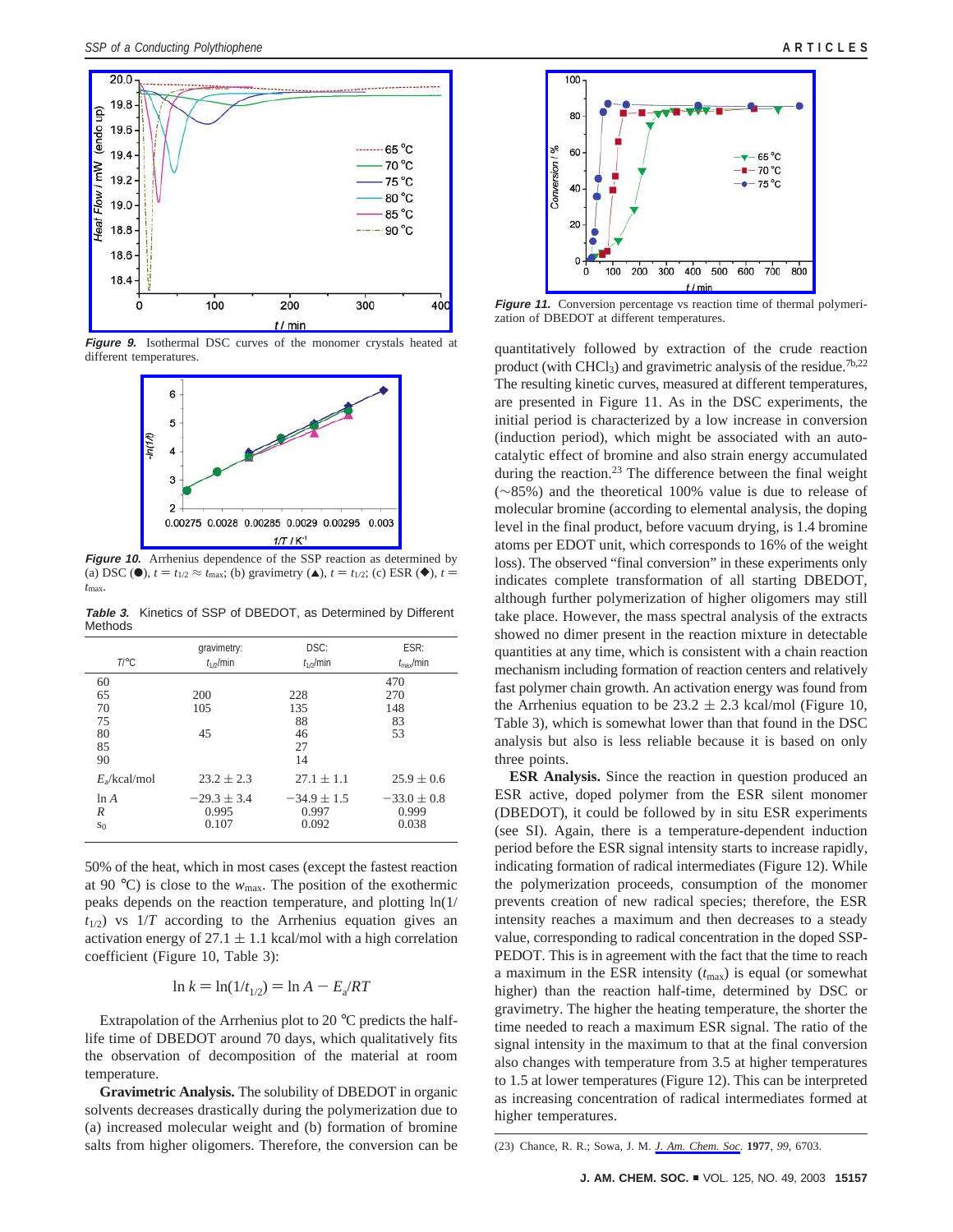

**Figure 12.** ESR kinetic curves of the polymerization of DBEDOT at 60-  $80^{\circ}$ C.

Plotting the  $t_{\text{max}}$  versus temperature in  $\ln(1/t) - 1/T$  coordinates (according to the Arrhenius equation) gives a straight line with excellent correlation parameters (Figure 10). Assuming (with certain approximation) that the time of the maximum radical concentration is inversely proportional to the constant rate ( $k \approx 1/t_{\text{max}}$ ), the above dependence can be used to acquire the activation energy of this solid-state polymerization (Table 3):  $E_a = 25.9 \pm 0.6$  kcal/mol, which is very close to the values determined in the DSC and gravimetric experiments.

**The Influence of Substitutents and "Leaving Group".** To better understand the reaction, it was important to compare the reactivity of different substituted dihalothiophenes, although we were limited by a low melting point for a number of derivatives (e.g., 2,5-dibromothiophene). Studying the reactivity in the three dihalosubstituted EDOTs revealed that, surprisingly, DBEDOT is not only much more reactive than DCEDOT, which does not polymerize at all below 60 °C (melting point), but also more reactive than DIEDOT. In the DSC, the *t*1/2 of polymerization of DIEDOT is 30 min at 160 °C (cf. DBEDOT parameters in Table 3). Accordingly, in bulk synthesis, a reaction time of  $2-3$ days is required to complete the polymerization of DIEDOT at 140 °C, which also affords highly conductive SSP-PEDOT  $(^{13}C)$ NMR and elemental analysis confirms the structure of the product, see Table 1, sample PEDOT-E, and SI). The electrondonor 3,4-ethylenedioxy substituent also plays an important role in this SSP. Its replacement with electron-acceptor bromine atoms completely suppresses the polymerization: no sign of decomposition of tetrabromothiophene was found after incubating this compound at 115 °C for 2 weeks. We believe that the low oxidation potential of the thiophene monomer as well as high reduction potential of the halogen dopant are the key factors in this reaction, and the doping of the intermediate oligomers with molecular halogen (formed from the Br/I leaving groups) provides a driving force for the polymer growth. Exposing DBEDOT crystals to molecular bromine at room-temperature results in fast polymerization observed on the crystal surface.24 In support of this hypothesis, the observed low reactivity of DIEDOT can be explained by the lower oxidation potential of iodine, which cannot dope small oligomers.

To summarize, although the complexity of this multistage solid-state reaction does not allow a simple kinetic analysis of the reaction, it is remarkable that three independent kinetic experiments give similar activation energy,  $E_a \approx 26$  kcal/mol. This activation energy (associated with the initiation event in



the crystal) is quite close to the value found for SSP of diacetylene (22 kcal/mol),<sup>22</sup> although the reaction enthalpy ( $\Delta H_{\rm p}$ )  $\approx$  -14 kcal/mol) is substantially lower than that of diacetylene polymerization  $(-36 \text{ kcal/mol})$ . The ESR monitoring strongly suggests radical (or radical ion) species as the reaction intermediates.

**Calculation of the Energies of Elementary Reactions Involved in the Polymerization.** To assess the possible polymerization mechanism we performed quantum mechanical density functional calculations at the B3LYP/6-31G(d) level<sup>25</sup> (including unscaled zero-point vibrational energies). $26,27$  The following model reactions were studied (Scheme 2).

The analysis of the results allows to draw the following conclusion: Dimerization of DBEDOT is exothermic by 11.2 kcal/mol ( $\Delta G = 9.4$  kcal/mol), similar to dimerization of 2,5dibromothiophene (exothermic by 8.3 kcal/mol). Dimerization of DCEDOT is endothermic by 6.0 kcal/mol. Polymerization to produce PEDOT from DBEDOT is also expected to be exothermic by roughly 10 kcal/mol, in good agreement with DSC measurements (∼14 kcal/mol), taking into account enthalpy of in situ doping with bromine. We note that our calculations neglect steric effects in polymer formation which are expected to be relatively small due to the possibility of anti conformation of thiophene rings.28

The reaction mechanism remains speculative. A neutral radical polymerization is not expected to proceed at 60 °C in the dark, since the calculated homolytic cleavage of a  $C-P$ bond in DBEDOT requires 85.0 kcal/mol, similar to homolytic cleavage of a C-Br bond in the nonpolymerizable dibromothiophene (84.3 kcal/mol). This is even higher than in bromoform, expt 72.1  $\pm$  0.3 kcal/mol,<sup>29</sup> indicating a very strong

of 21°.

<sup>(24)</sup> We note however, that a trace amount of HBr cannot initiate the SS polymerization of DBEDOT at room temperature, ruling out the possible acid catalysis of the polymerization.

<sup>(25) (</sup>a) Lee, C.; Yang W.; Parr, R. G. *Phys. Rev. B* 1988, 37, 785. (b) Becke, A. D. *J. Chem. Phys.* 1993, 98, 5648. (26) All calculations used the GAUSSIAN 98 series of programs. Frisch, M.

J.; Trucks, G. W.; Schlegel, H. B.; Scuseria, G. E.; Robb, M. A.; Cheeseman, J. R.; Zakrzewski, V. G.; Montgomery, Jr., J. A.; Stratmann, R. E.; Burant, J. C.; Dapprich, S.; Millam, J. M.; Daniels, A. D.; Kudin, K. N.; Strain, M. C.; Farkas, O.; Tomasi, J.; Barone, V.; Cossi, M.; Cammi, R.; Mennucci, B.; Pomelli, C.; Adamo, C.; Clifford, S.; Ochterski, J.; Petersson, G. A.; Ayala, P. Y.; Cui, Q.; Morokuma, K.; Rega, N.; Salvador, P.; Dannenberg, J. J.; Malick, D. K.; Rabuck, A. D.; Raghavachari, K.; Foresman, J. B.; Cioslowski, J.; Ortiz, J. V.; Baboul, A. G.; Stefanov, B. B.; Liu, G. Liashenko, A. Piskorz, P.; Komaromi, I.; Gomperts, R.; Martin, R. L.; Fox, D. J.; Keith, T.; Al-Laham, M. A.; Peng, C. Y.; Nanayakkara, A.; Challacombe, M.; Gill, P. M. W.; Johnson, B.; Chen, W.; Wong, M. W.; Andres, J. L.; Gonzalez, C.; Head-Gordon, M.; Replogle, E. S.; Pople, J. A. *Gaussian 98*, Revision A.11.4; Gaussian, Inc.: Pittsburgh, PA, 2002.

<sup>(27)</sup> All optimized structures were found to be minima by frequency analysis. (28) In addition, our calculations show that the "dimer" of DBEDOT has coplanar thiophene rings, in contrast to dibromobisthiophene, which has a twist angle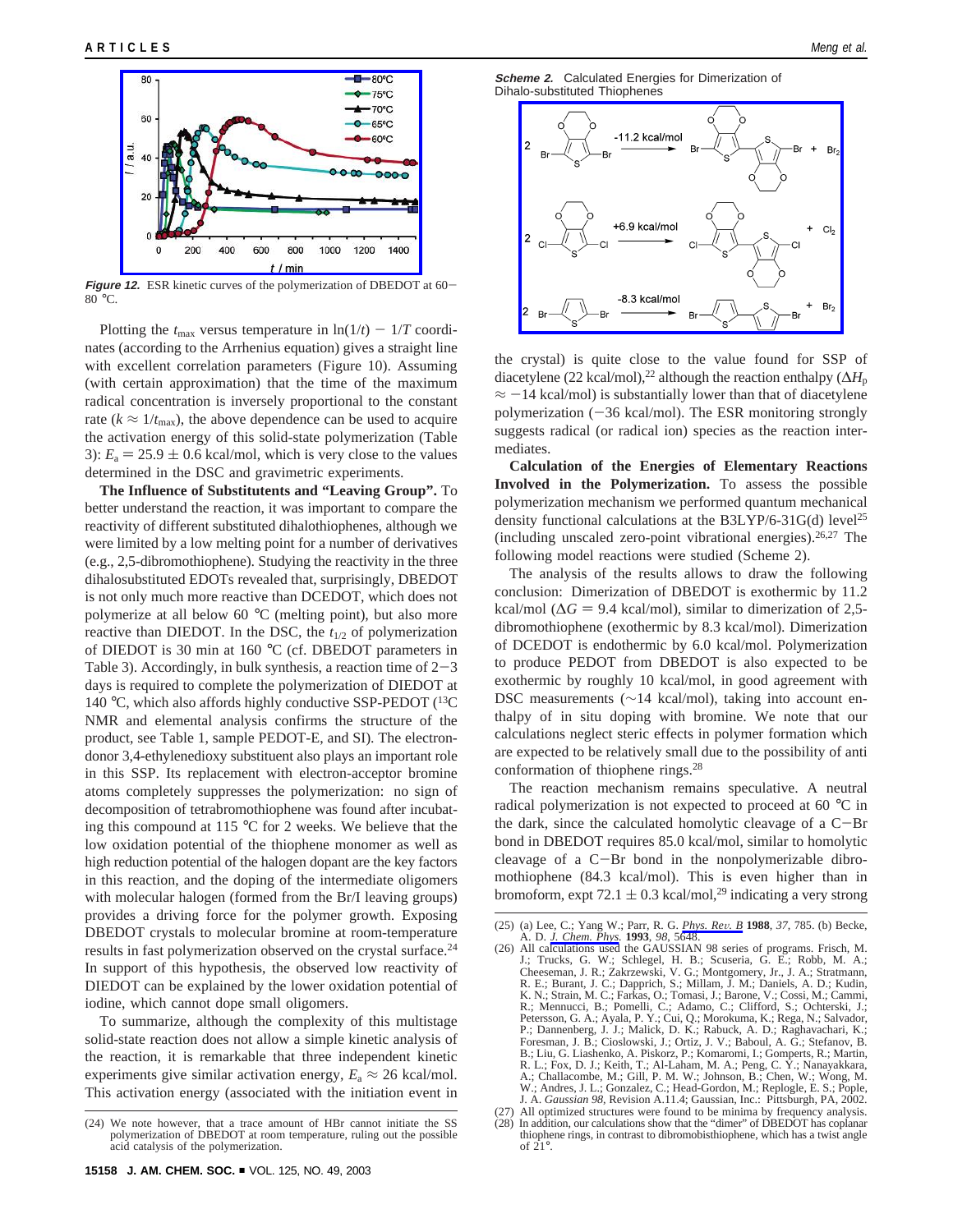

**Figure 13.** Crystal packing diagram of **DCEDOT** (left), **DBEDOT** (middle), and **DIEDOT** (right): (red  $\otimes$ ) bromine atoms; (O) carbon atoms; (green  $\otimes$ ) chlorine atoms; (green O) hydrogen atoms; (magenta  $\otimes$ ) iodine atoms; (yellow Ø) sulfur atoms; (---) short intermolecular contacts between halogen atoms.

**Scheme 3.** Proposed Mechanism of the Initiation of SSP of DBEDOT



<sup>C</sup>-Br bond in DBEDOT. The most notable difference between DBEDOT and dibromothiophene, due to the electron-donating ethylenedioxy substituent in the former, is the stability of the cations produced by hererolytic cleavage of a C-Br bond to a carbocation and Br-. Dissociation of dibromothiophene to produce bromothiophene cation requires, *in the gas phase*, 221.1 kcal/mol, while dissociation of DBEDOT to produce monobromo-EDOT cation requires 201.3 kcal/mol.

On the basis of the above studies we propose an oxidative polymerization mechanism for DBEDOT, similar to oxidation of thiophenes by FeCl<sub>3</sub> (the reduction potential of Br<sub>2</sub> [1.07 V] is 0.3 V higher than that of  $FeCl<sub>3</sub>$  [0.77 V], in solution; in the solid the difference is unknown). The reaction is autocatalytic, catalyzed by the released bromine (Scheme 3).

**Crystallographic X-ray Analysis of Dihalo-EDOTs.** To understand the importance of the crystal structure on this polymerization reaction, single crystals of three dihalosubstituted EDOTs (dichloro-, dibromo-, and diiodo-) were grown from EtOH solution and studied by X-ray analysis (Figure 13). The molecular units do not have any particular feature which could explain the solid-state reactivity: C-Hal distances  $(1.705 \text{ Å} \text{ for } C-Cl, 1.87 \text{ Å} \text{ for } C-Br, 2.08 \text{ Å} \text{ for } C-I)$  are usual for normal C-Hal single bonds. In all three compounds, the thiophene molecules form stacks whose axes are significantly tilted from the normal  $(40-45^{\circ})$ .<sup>30</sup> This tilt results in a considerable shift of the adjacent molecules and precludes  $\pi-\pi$ interaction within the stacks, despite a favorable interplanar distance of 3.5 Å. The interaction within the stack occurs via halogen atoms positioned over the aromatic ring of an adjacent molecule. In all three structures, the stacks form rows, running along the crystallographic *b* axis (for DCEDOT) and *c* axis (for DBEDOT and DIEDOT). The sulfur atoms are situated on the same side of a row, but in adjacent rows the sulfurs are opposed. Hydrogen bonds between ethylenedioxy fragments of different rows provide a dimerized row architecture; there are also weak S…S contacts between the molecules of adjacent row dimers in DBEDOT and DIEDOT.31 In DCEDOT the thiophene molecules of stacks within the same row (and adjacent row of another dimer) are parallel, forming a quasi-sheet structure (i.e. a continuous two-molecule-wide lane). The closest Cl'''Cl contact (3.58 Å) is found between molecules in the same row, but the distance is longer than the sum of van der Waals (vdW) radii (3.5 Å). The "superstack" architecture in DIEDOT is somewhat similar, but the above quasi-sheets direction is perpendicular to the row. In DBEDOT the planes of molecules in *all* adjacent stacks are significantly tilted relative to each other, so that the only parallel adjacent DBEDOT molecules are found within the stack. An important packing feature of DBEDOT and DIEDOT, possibly governing their reactivity in the solid state, is a remarkably short intermolecular Hal···Hal contact: 3.45 and 3.50 Å for DBEDOT<sup>32</sup> and 3.73 Å for DIEDOT [cf. the sum of vdW radii is  $3.7 \text{ Å}$  (Br $\cdots$ Br) and 4.0 Å  $(I \cdot \cdot \cdot I)$ ]. These contacts occur between almost perpendicular

<sup>(29)</sup> Blanksby, S. J.; Ellison, G. B. *Acc. Chem. Res.* **2003**, *36*, 255.

The stack axis is parallel to the crystallographic *b* axis for DBEDOT and DIEDOT, and to the *a* axis for DCEDOT.

<sup>(31)</sup> DBEDOT: shortest S<sup> $\cdots$ </sup>S is 3.56 Å (double vdW radius 3.6 Å), S $\cdots$ Br is 3.62 Å (sum of vdW radii 3.65 Å), O $\cdots$ H are 2.47, 2.62, and 2.69 Å (sum of vdW radii 2.9 Å). DIEDOT shortest S $\cdot\cdot\cdot$ S is 3.49 Å (double vdW radius 3.6 Å), S $\cdot\cdot\cdot$ H are 2.46 and 2.60 Å.

<sup>(32)</sup> This structure consists of two unequivalent DBEDOT molecules, belonging to different rows.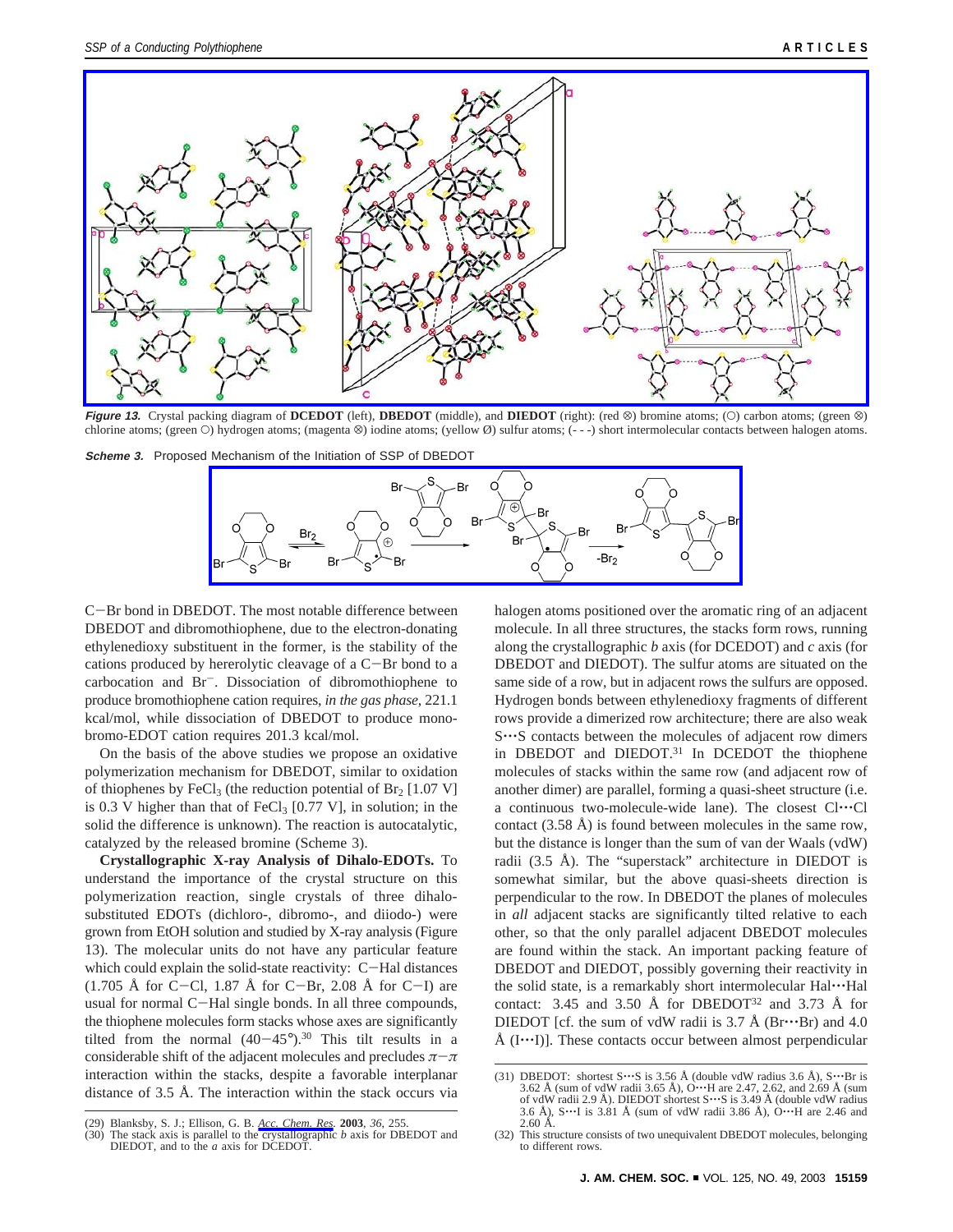**Figure 14.** Semitransparent conducting films of **PEDOT** on a plastic substrate (left) and a glass slide (right), prepared by in situ SSP of vacuum deposited **DBEDOT**.

molecules, so that the angle C-Hal····Hal is 106.7° (DBEDOT) and 101.6° (DIEDOT), in contrast to a 180° geometry of these contacts in DCEDOT.

The most probable direction of polymerization would be formation of a C-C bond between C-2 and C-5 atoms of the adjacent thiophene molecules of the same stack, facilitated by Hal  $\cdots$ Hal interaction between the molecules of adjacent stacks in the same row. The corresponded intermolecular C'''<sup>C</sup> distance is 3.78 Å for DIEDOT, 4.09 Å for DBEDOT and 4.27 Å for DCEDOT. The observed SSP, however, requires significant rotation of the molecules (see SI).

In summary, the specific stacking structure of DBEDOT and DIEDOT and, especially, close Hal····Hal contacts obviously play an essential role in the SSP of these compounds. However, we could not find a crystal motif that would allow a, difficult to imagine, topotactic polymerization (due to the required expulsion of excess halogen). Most likely, the polymerization occurs along the stacks of the monomer, but must be accompanied by significant rotation and some movement of the molecules.

**Applications in Plastic Electronics.** We believe that the described polymerization of DBEDOT that occurs under very gentle conditions and does not require external agents will have many practical applications; as, for example, all-organic lightemitting diodes, polymer field-effect transistors, etc. By virtue of a simple fabrication procedure and higher degree of order, SSP-PEDOT constitutes an efficient alternative to the waterprocessable Baytron PEDOT material, which affords films with surface resistance as high as  $10^5 \Omega/D$ .<sup>4</sup> The time instability problem, usually associated with halogen-doped conducting polymers, seems not to be an issue for our SSP-PEDOT, as demonstrated by the highest conductivity of the 2-year-old sample.

Here we demonstrated a facile preparation of highly conductive polymer films on an insulating support as an important step to creating all-organic electronics. A reduced pressure (∼10 mbar) sublimation of DBEDOT, with gentle heating of the substrate, results in in situ deposition onto glass slides (or a plastic substrate, Figure 14) of semitransparent blue uniform PEDOT films.<sup>33</sup> The average surface resistances of the glass slide and the plastic substrate are  $2.1 \times 10^3 \Omega/\Box$  and  $3.6 \times 10^3$  $\Omega/\square$ , respectively, at an average thickness of 2700 and 1300 Å, respectively. The surface conductivity reaches 20 S/cm. Further doping with iodine vapor increases the conductivity of the films by a factor of  $2-3$ . The very high surface conductivity of the present thin films is comparable and even higher than that of recently reported PEDOT-glycerol and PEDOTsorbitol composite films used in creation of all-organic photovoltaic cells (surface resistance:  $\sim$ 10<sup>3</sup> Ω/ $\Box$ , conductivity:  $\sim$ 10  $S/cm$ ).<sup>4</sup>

### **Conclusions**

We have shown that heating of dibromo- and diiodo-3,4 ethylenedioxythiophene in the solid state results in an unprecedented coupling self-reaction and gives highly conducting and relatively well-ordered halogen-doped poly-3,4-ethylenedioxythiophene. X-ray analysis of the monomers indicates very close Hal…Hal contacts, which facilitate this unusual reaction in the solid state. The solid-state polymerization of DBEDOT is exothermic by 14 kcal/mol and requires an activation energy of ∼26 kcal/mol. ESR monitoring of the reaction indicates that a radical (or an ion-radical) polymerization mechanism and kinetic behavior are similar to those observed in SSP of diacetylene. Polymerization of DBEDOT above the melting point leads to a lower-conductivity polymer. The temperature dependence of the conductivity of SSP-PEDOT reveals a semiconducting behavior. Highly conducting thin films of PEDOT can be easily fabricated using our method.

This work marks the first synthesis of conducting polythiophenes in the solid state. The strategy will be applied to other conducting polymer systems through a rational design of the monomers and should have a substantial technological impact.

## **Experimental Section**

**Materials.** Reagent chemicals were purchased either from Aldrich or Fisher Chemical Co. 3,4-Ethylenedioxythiophene (EDOT) was kindly donated by Bayer Co. and was distilled  $(120-122 \degree C/10 \text{ mmHg})$  before use. Chloroform and acetonitrile were distilled from calcium hydride under an argon atmosphere. Other solvents and reagents were used as received.

**Measurements.** Solution NMR spectra were taken on a Bruker ARX 500 spectrometer. All chemical shifts (*δ*) are reported relative to tetramethylsilane (TMS) at 0.0 ppm. The solid state 13C NMR spectra were acquired on a Bruker Avance 300 spectrometer operating at 75.476 MHz. The samples were ground and packed into zirconium oxide rotors with Kel-F end caps for use in a 4-mm magic angle spinning probe from Bruker. The data were acquired at spinning rate of 10 kHz with variable amplitude cross-polarization experiments.<sup>34</sup> The <sup>13</sup>C NMR chemical shifts were referenced to an external sample of adamantane with the methylene resonance assigned to 38.03 ppm. As a secondary reference for a 13C scale, tetramethylsilane was assigned 0.0 ppm.

The EPR measurements were performed with a Bruker EMX X-band spectrometer at 9.78 GHz, using a microwave bridge and a rectangular TE102 cavity. The temperature of the samples was controlled between 90 and 400 K by a flow of either cooled or heated nitrogen gas, and between 4 and 300 K by a flow of helium gas. The modulation frequency was 100 kHz, and the modulation amplitude used  $0.1-4$ Hz. For the temperature-dependent ESR experiments, a single "crystal" (3 mg) of SSP-PEDOT was sealed in a quartz ESR tube in a vacuum and cooled to the lowest achievable temperature  $(4-5 K)$ . The data were acquired after gradual warming up to the higher temperatures and stabilizing for 20 min before recording the spectrum.

X-ray crystallographic data were collected on a Bruker Smart 1K X-ray diffractometer equipped with a large area CCD detector. Single crystals of each compound were mounted on a glass fiber, and

<sup>(33)</sup> The greenish shading of the flexible substrate in Figure 14 is due to bromination of the upper layer of commercial ink-jet transparency used in this experiment with excess of bromine (gives yellow color).

<sup>(34)</sup> Peersen, O. B.; Wu, X.; Kustanovich, I.; Smith, S. O. *J. Magn. Reson., Ser. A* **1993**, *104*, 334.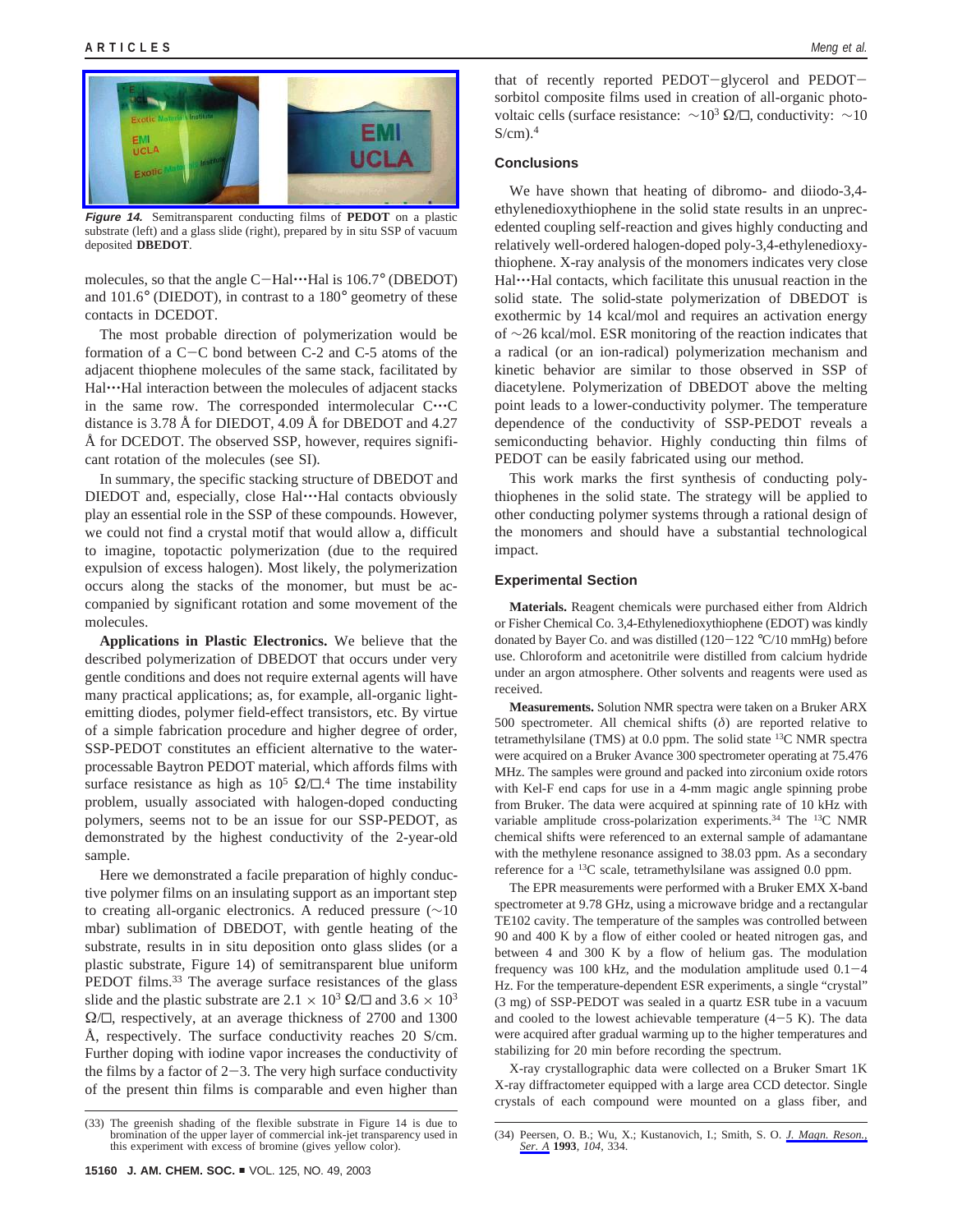diffraction data were acquired using a Mo Kα radiation source ( $λ$  = 0.71073 Å) at 100 K. Structure solution and refinement were conducted using a SHELXTL package from Bruker (see SI for details).

The powder and thin film X-ray diffraction experiments were performed on Bruker AXS D8 Advance X-ray diffractometer, with Cu K $\alpha$  radiation source ( $\lambda = 1.5406$  Å) in  $\Theta/2\Theta$  mode, at room temperature.

FT-IR spectra were recorded on a Perkin-Elmer 1 spectrometer in KBr pellets. UV-visible spectra were obtained on a Shimadzu UV-NIR 3100 spectrophotometer. Melting points were measured using a capillary melting point apparatus (MelTemp from Laboratory Devices) and are uncorrected. Thermogravimetric analysis (TGA) was carried out on a Perkin-Elmer TAC 7/DX Thermal Analyst system at a heating rate of 10 °C/min and at a nitrogen flow rate of 75 cm<sup>3</sup>/min. Differential scanning calorimetry (DSC) was run on a Perkin-Elmer DSC Pyris instrument.

Cyclic voltammetry (CV) was performed on a BAS 100B Electrochemical Analyzer with a three-electrode cell in a MeCN solution of 0.1 M Bu<sub>4</sub>NPF<sub>6</sub> at a scan rate of 50 mV/s. The polymer films were in situ sublimed on a platinum electrode  $(0.5 \text{ cm}^2)$  by heating the monomer DBEDOT crystals at 60 °C in a vacuum overnight (the sublimer was evacuated to 10 mbar, closed, and incubated at 60 °C for 24 h). A Pt wire was used as the counter electrode and an  $Ag/Ag^{+}$  (0.01 M of  $AgNO<sub>3</sub>$  and 0.1 M of Bu<sub>4</sub>NPF<sub>6</sub> in MeCN) electrode was used as the reference electrode. Its potential was corrected by measuring the ferrocene/ferrocenium couple in this system  $(0.11 \text{ V}$  versus Ag/Ag<sup>+</sup>).

Elemental analyses were performed by Desert Analytics Co.

**2,5-Dibromo-3,4-ethylenedioxythiophene (DBEDOT).**5c,12 To a stirred solution of 3,4-ethylenedioxythiophene (EDOT) (14.0 g, 0.10 mol) dissolved in a 2:1 solvent mixture of chloroform (300 mL) and acetic acid (150 mL) was added slowly *N-*bromosuccinimide (36.0 g, 0.202 mol) at  $0-5$  °C under argon atmosphere. The mixture was allowed to stir for 8 h at room temperature and quenched with water. The organic layer was separated, and the water layer was extracted with chloroform (100 mL  $\times$  3). The combined chloroform extract was neutralized with 5% sodium bicarbonate solution, washed with distilled water, and dried with anhydrous magnesium sulfate. The filtered solution was concentrated, passed through a silica gel column, and eluted with methylene chloride to give a crude white powder. It was recrystallized from ethanol to produce 22.8 g of white needlelike crystals in 76% yield, mp 96-<sup>97</sup> °C. MS *<sup>m</sup>*/*z*: 298, 300, 302 (M+, 55, 100, 55). <sup>1</sup>H NMR (500 Hz) (CDCl<sub>3</sub>),  $\delta$ <sub>H</sub> 4.27 (s, 4 H) ppm. <sup>13</sup>C NMR (125 Hz) (CDCl<sub>3</sub>),  $\delta$ <sub>C</sub> 139.6, 85.4, 64.9. CP-MAS<sup>13</sup>C NMR (75 Hz, solid state),  $δ$ <sub>C</sub> 140.3, 84.6, 65.1. Elemental analysis: Found: C, 23.79; H, 1.28; Br, 53.00; S, 10.86; Calculated for C<sub>6</sub>H<sub>4</sub>Br<sub>2</sub>O<sub>2</sub>S, C, 24.02; H, 1.34; Br, 53.27; S, 10.69.

**2,5-Dichloro-3,4-ethylenedioxythiophene (DCEDOT)**5d was obtained by a method similar to that for DBEDOT**,** using *N*-chlorosuccinimide NCS instead: white needles (80%), mp 60-<sup>62</sup> °C. MS (EI): *m/z* 209.9 (100%). HRMS (EI): 209.93054; calcd For C<sub>6</sub>H<sub>4</sub>Cl<sub>2</sub>O<sub>2</sub>S: 209.93091. <sup>1</sup>H NMR (500 MHz; CDCl<sub>3</sub>): 4.25. <sup>13</sup>C NMR (125 MHz; CDCl3): 137.2, 100.3, 64.8. El. Anal. Found: C, 34.15; H, 1.85; Cl, 33.24; S, 15.27. Calcd for C<sub>6</sub>H<sub>4</sub>Br<sub>2</sub>O<sub>2</sub>S: C, 34.14; H, 1.91; Cl, 33.59, S, 15.19.

**2,5-Diiodo-3,4-ethylenedioxythiophene (DIEDOT). Method 1.** To a solution of EDOT (5.84 g, 0.041 mol) in anhydrous THF at  $-78$  °C was added *n*-BuLi (2.5 M in hexane; 40 mL, 0.10 mol) in THF (10 mL). The reaction mixture was allowed to warm to 0 °C for 30 min and cooled to  $-78$  °C, and iodine crystals (13 g, 0.051 mol) were added in one portion. The reaction mixture was allowed to warm to 20 °C overnight, the solvent was removed in vacuo, and the residue was taken up in CHCl3. After washing with KI solution (to remove excess iodine) and water, the organic layer was concentrated in vacuo and purified by flash chromatography on silica eluting with benzene/chloroform (2:1 v/v), followed by recrystallization from EtOH to give pure DIEDOT as yellow crystals (6.91 g, 43%), mp 185-<sup>188</sup> °C dec. MS (EI): *<sup>m</sup>*/*<sup>z</sup>*

393.8 (100%, M<sup>+</sup>). HRMS (EI): 393.80233; calcd For C<sub>6</sub>H<sub>4</sub>I<sub>2</sub>O<sub>2</sub>S: 393.80216. <sup>1</sup>H NMR (500 MHz; CDCl<sub>3</sub>): 4.26. <sup>13</sup>C NMR (125 MHz; CDCl3): 143.7, 65.0, 51.7. Elemental analysis found: C, 18.46; H, 0.84; S, 7.93; calculated for C<sub>6</sub>H<sub>4</sub>O<sub>2</sub>SI<sub>2</sub>: C, 18.29; H, 1.02; S, 8.14.

**Method 2.** To a mechanically stirred solution of EDOT (1.40 g, 0.01 mol) in acetic acid (100 mL) was added dropwise of a solution of mercuric acetate (6.40 g, 0.02 mol) in acetic acid (200 mL) over 2 h. A white precipitate formed, and the reaction mixture was stirred overnight. The white precipitate was filtered, washed with methanol and diethyl ether, and dried under vacuum to give a white product of 2,5-diacetoxymercuri-EDOT (6.25 g, yield 95%). This compound is insoluble in common organic solvents, mp  $> 350$  °C. MS (EI)  $m/z$ 659 (100%, M+). Elemental analysis found: C, 18.18; H, 1.51; Hg, 61.03; S, 4.81 calculated for C<sub>10</sub>H<sub>10</sub>Hg<sub>2</sub>O<sub>6</sub>S, C, 18.21; H, 1.53; Hg, 60.84; S, 4.86.

To a mechanically stirred suspension of the above white powder (5.00 g, 0.0075 mol) in acetonitrile (500 mL) was added dropwise a solution of iodine (4.06 g, 0.016 mol) in acetonitrile (300 mL). During the addition of iodine, the suspension cleared to produce a yellow solution. After evaporation of the solvent, the residue was dissolved in a saturated potassium iodide aqueous solution. The product was extracted with chloroform (50 mL  $\times$  3) from the aqueous solution. After evaporation of the solvent, the crude product was recrystallized from ethanol to produce light brown crystals (1.63 g, yield 55%), mp 189 °C. Spectral data were identical to the sample obtained in method 1.

**SSP-PEDOT.** In a typical experiment DBEDOT  $(0.01-2 \text{ g})$  was incubated at 60 °C for 24 h in a closed vial, during which period the color of the material changed from white to black and a brown bromine vapor appeared in the vial. Performing the reaction in an inert atmosphere (Ar) or in a vacuum-sealed vial does not have any apparent effect on the polymerization time or the properties of the product. El. Anal. Found: C, 27.56; H, 1.53; Br, 41.77; S, 12.19. Calcd for C<sub>6</sub>H<sub>4</sub>- $Br<sub>1.4</sub>O<sub>2</sub>S(H<sub>2</sub>O)<sub>0.6</sub>: C, 27.41; H, 1.98; Br, 42.56; S, 12.20. The polymer$ was vacuum-dried overnight to afford the bromine-doped polymer (PEDOT-A in Table 1). El. Anal. Found: C, 28.87; H, 1.65; Br, 38.42; S, 12.90. Calcd for C<sub>6</sub>H<sub>4</sub>Br<sub>1.2</sub>O<sub>2</sub>S(H<sub>2</sub>O)<sub>0.6</sub>: C, 29.19; H, 2.10; Br, 38.84; S, 12.99.

The well-ground material was additionally dried in a vacuum (0.1 mbar) at 150 °C overnight, then dispersed in MeCN (200 mL/g) and stirred with 50% hydrazine hydrate  $(10 \text{ mL/g})$  overnight, filtered, and washed with neat MeCN. Vacuum drying afforded a nearly fully dedoped PEDOT-C (see Table 1). El. Anal. Found: C, 46.84; H, 2.42; Br, 0.42; S, 19.04. Calcd for  $C_6H_4O_2Br_{0.01}S(NH_2NH_2^{\bullet}3H_2O)_{0.12}$ : C, 47.63; H, 3.44; N, 2.22; Br, 0.53; S, 21.19. CP-MAS 13C NMR (75 MHz, solid state):  $\delta$ <sub>c</sub> 136.5, 108.7, 64.9; IR (KBr): *ν* = 1645, 1510, 1431, 1357, 1202, 1069, 984, 920, 849.

**SSP-PEDOT Films on Different Substrates.** A crystalline DBE-DOT sample (∼100 mg) was placed in a 200-mL sublimation apparatus together with substrates of interest (microscope slides, plastic films, platinum sheets). The system was evacuated to ca. 10 mbar, sealed, and incubated in an oven at 60 °C for 24 h to produce a blue film on the inside surface of the apparatus and the above substrates. The correct pressure should be kept to get uniform good quality films (mind the increase of the actual pressure in the system due to bromine liberation).

**Acknowledgment.** We thank the United States Air Force Office of Scientific Research for support through F49620-00- 1-0103, the Army Research Office for support of a MURI through DAAD19-99-1-0316, and the National Computational Science Alliance for support under DMR020033N. D.F.P. acknowledges the support from the Natural Sciences and Engineering Research Council of Canada for support through a Discovery Grant. We thank Dr. R. Helgeson at EMI, UCLA, and Dr. Z. Bao, Lucent Technologies, for many valuable discussions. We are grateful to Mr. J. Huang for TEM measurements, Dr. S. I. Khan for X-ray crystallographic